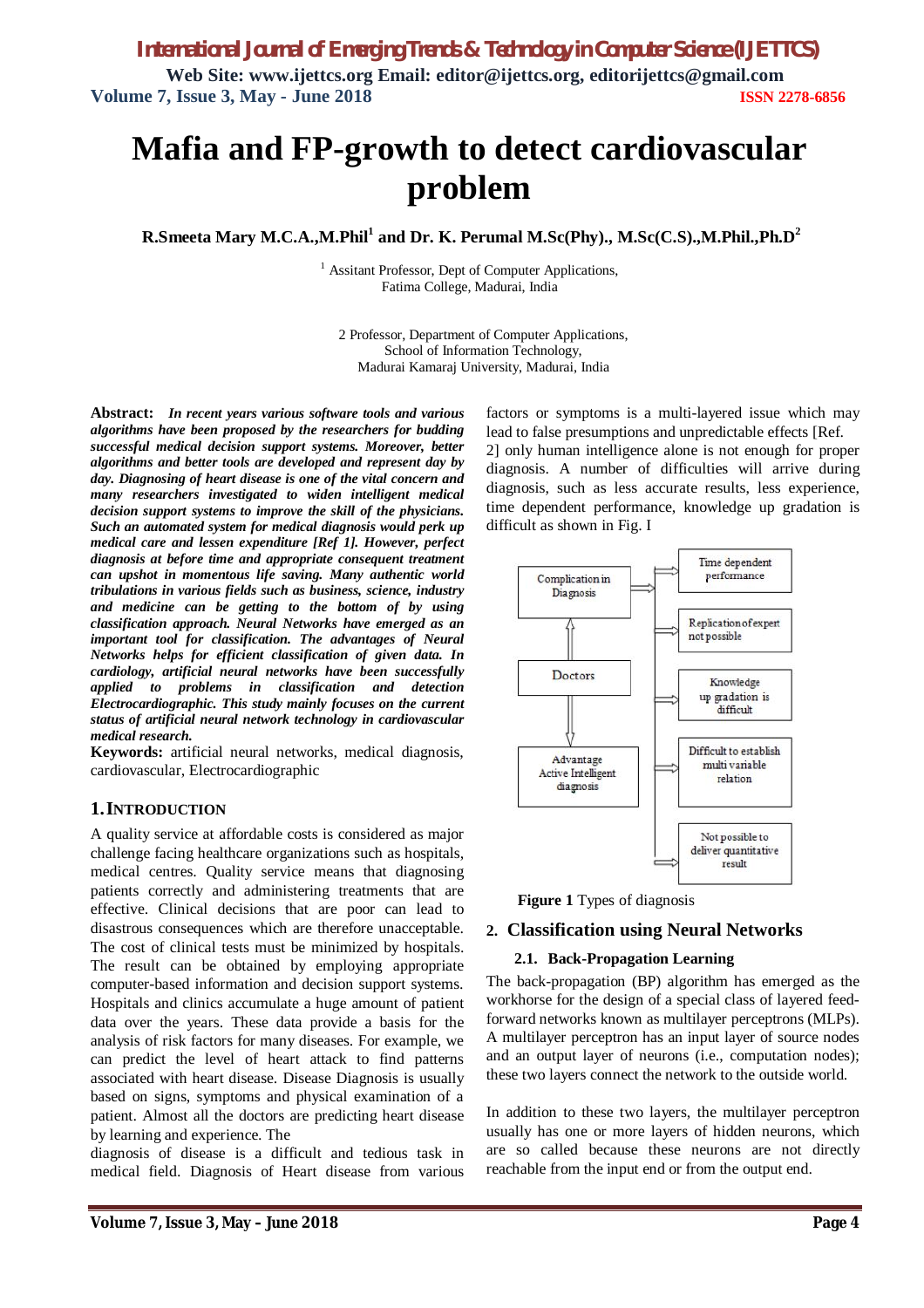## *International Journal of Emerging Trends & Technology in Computer Science (IJETTCS)* **Web Site: www.ijettcs.org Email: editor@ijettcs.org, editorijettcs@gmail.com**

**Volume 7, Issue 3, May - June 2018 ISSN 2278-6856**



**Figure 2** Back Propagation method

The training of an MLP is usually accomplished by using a BP algorithm that involves two phases [Ref 3].

•Forward phase: During this phase the free parameters of the network are fixed, and the input signal is propagated through the network layer by layer. The forward phase finishes with the computation of an error signal

$$
ei = di - yi
$$

Where  $d_i$  is the desired response and  $y_i$  is the actual output produced by the network in response to the xi.

•Backward phase: During this second phase, the error signal  $e_i$  is propagated through the network in the backward direction, hence the name of the algorithm. It is during this phase that adjustments are applied to the free parameters of the network so as to minimize the error  $e_i$  in a statistical sense.

The Serious limitations of single-layer perceptrons are that it cannot learn non-linearly separable tasks and it cannot approximate non-linear functions. It is difficult to design learning algorithms for multi-layer networks of perceptrons. It is time-consuming and complex.

### **2.2 Radial Basis Function (RBF) Networks**

Another popular layered feed-forward network is the radial basis function (RBF) network. RBF networks use memory-based learning for their design. Specifically, learning is viewed as a curve-fitting problem in highdimensional space.



**Figure 3** Radial Basis Function (RBF) Networks

1. Learning is equivalent to finding a surface in a multidimensional space that provides a best fit to the training data.

2. Generalization (i.e., response of the network to input data not seen before) is equivalent to the use of this multidimensional surface to interpolate the test data.

Although the RBF is quick to train, when training is finished and it is being used it is slower than the others, so the speed is the main drawback of RBF.

## **2.3 Support Vector Machines**

Support vector machines (SVM) theory provides the most principled approach to the design of neural networks, eliminating the need for domain knowledge. SVM theory applies to pattern classification, regression, or density estimation using an RBF network or an MLP with a single hidden layer [Ref 4].

$$
K(Xi, X j) = \Phi^{T}(X i) \Phi(X j)
$$

Where  $x_i$  and  $x_i$  are input vectors for examples i and j.  $\Phi(X_i)$  is the vector of hidden unit outputs for inputs  $x_i$ . Perhaps the biggest limitation of the support vector approach lies in choice of the kernel and second limitation is speed and size, both in training and testing. Discrete data presents another problem.

## **2.4 Algorithm**

The proposed algorithm is the effective algorithm which combines diverse old and new algorithmic ideas to form a practical algorithm [Ref 5].

The depth first traversal of the itemset, fp growth, effective purning mechanism and mafia are incorporated in the search strategy of the proposed algorithm [Ref 6].

Step 1: Database is read and the count of items is found.

Step 2: Generate all nonempty subsets for each frequent itemset I.

Step 3: For every non empty set S of I output the rule.

 $S \gg (I - S)$ 

Step 4: frequent sets are selected and sorted.

Step 5: Initialization of the tree is done from the frequent items a node list is created which will be connected to the nodes of the tree.

Step 6: After initialization the database is read again.

Step 7: This time if an item in a transaction is selected as frequent then it is added to the tree structure.

Step 8: Or check if suppose it is in the set of all maximum frequent itemset then stop generation of children and return. Step 9: And also check node and the candidate expressions is frequent then all nodes right hand side sibiling maybe pruned.

Step 10: Goto step 6 and proceed.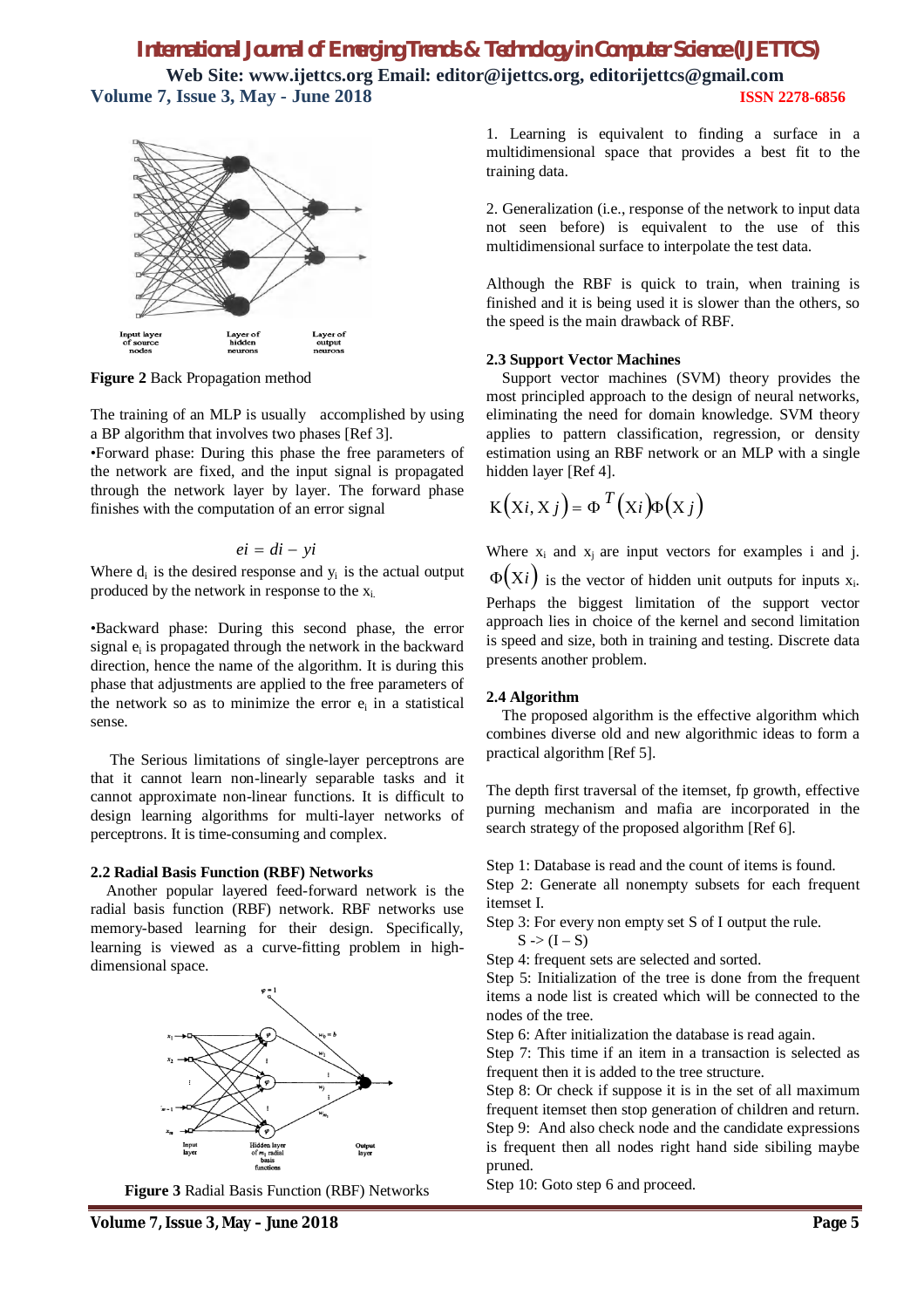## *International Journal of Emerging Trends & Technology in Computer Science (IJETTCS)*

**Web Site: www.ijettcs.org Email: editor@ijettcs.org, editorijettcs@gmail.com Volume 7, Issue 3, May - June 2018 ISSN 2278-6856**

## **3. Experiment Result**

The outcome of our experimental analysis in finding momentous patterns for heart prediction is presented in this section. We have put into operation our proposed approach in Angular JS. The detailed description of the dataset and the results are given in the following subsections.

## **3.1 Heart Disease Dataset Description**

The dataset used in our approach contains the parameters like blood pressure, cholesterol, chest pain, heart beat and more. The detailed description of the parameters and their ranges are given as follows:

- 1. Age: age in years
- 2. Sex: (1=male ; 2=female)
- 3. Chest pain type

If (pain=="regular")then  $T1$ ="typical angina" Else

If (pain=="irregular") then  $T1$  ="atypical angina" Else

If (pain=="unknown pain") then  $T1$ = "non-anginal pain"

ElseIf (pain=="no pain") then  $T1=$ "asymptomatic"

Endif

- 4. Resting blood sugar S1: systolic: 120 S2: diastolic: 80
- 5. Cholestoral in mg/dl: chol
- 6. Resting electrocardiographic If (hbeat1  $\leq$  =80 || hbeat1  $>$  =70) and (hbeat2  $\leq$  =80 || hbeat2>70) then ER1: normal
	- Elseif (hbeat1 $>=80$  && hbeat2 $>=80$ ) then  $ER2 = true$
	- Elseif (hbeat1 $\leq$ =72 || hbeat1 $\geq$ =60) and (hbeat $2 \le -72$  ||hbeat $2 \ge 60$ ) then ER3==true

Elseif (hbeat1 $\leq$ =59 || hbeat1 $\geq$ =40) and (hbeat $2 \leq -59$  || hbeat $2 \geq 40$ ) then ER4==true

Elseif (hbeat $1 \leq -40$  && hbeat $2 \leq -40$ ) then ER5==true

Elseif (hbeat1>60 || hbeat1<80) and (hbeat2>60 || hbeat2<80) then ER6==true

Elseif (hbeat $1=0$  && hbeat $2=0$ ) then  $ER7 = true$ 

Elseif (hbeat1>50 || hbeat1<60) and (hbeat2>50 || hbeat2<60) then ER8==true

- 7. Exercise induced angina (2=yes; 0=no)
- 8. If res<=3 then "normal" Elseif res=6 then "fixed defect" else res>=7 then "reversable defect"
- 9. Diagnosis of the heart:  $(dia = res^*10)$

If (dia<=50 then "normal problem")

Elseif (dia>=50) then "cardioticproblem")

Display res

If  $ER2 = true$  then Display cardioticproblem="Artial fibrillation" Display T1 Display P Wave absent

Else If ER3==true then Display cardioticproblem="1 degree heart block" Display T1 Display PR long

Else If ER4==true then Display cardioticproblem="2 degree heart block" Display T1 Display PR dropped

Else If ER5==true then Display cardioticproblem="3 degree heart block" Display T1 Display P dropped

Else If ER6==true then Display cardioticproblem=" Minor abnormality" Display T1 Display R is ¼ of Q

Else If ER7==true then Display cardioticproblem=" myocardial infaution" Display T1 Display ST Elevation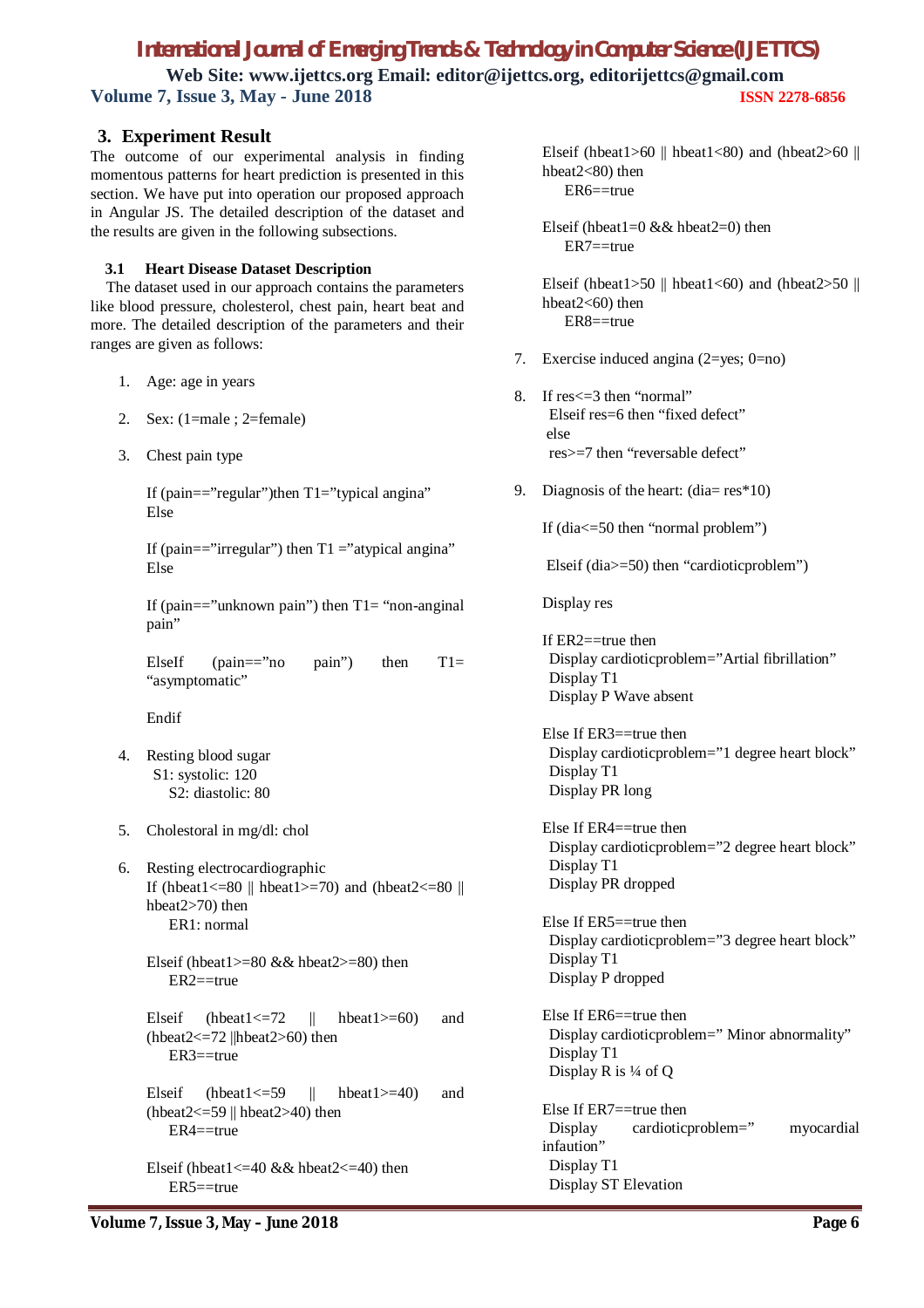## *International Journal of Emerging Trends & Technology in Computer Science (IJETTCS)* **Web Site: www.ijettcs.org Email: editor@ijettcs.org, editorijettcs@gmail.com Volume 7, Issue 3, May - June 2018 ISSN 2278-6856**

Else If ER8==true then Display cardioticproblem=" ischemic heart disease" Display T1 Display Biphasic T

Endif

#### **3.2 Result:**

With the help of the dataset, heart attack predictions are extracted. The heart disease data set is preprocessed successfully by removing duplicate records and supplying missing values. The values corresponding to the each attribute in the algorithm is as follows: Chest pain type, Sugar range is systolic means greater than 120 and diastolic is greater than 80, Cholestoral must be inbetween 80 and 100 and heart beat must be 72. These are the main cause for the heart attack disease. This information is very much to predict the heart attack using artificial intelligent technique. Here the results are given with the help of MATLAB. Figure 4 refers the electrocardiographic of artial fibrillation, figure 5 refers the electrocardiographic of 1 degree heart block, figure 6 refers the electrocardiographic of 2 degree heart block, figure 7 refers the electrocardiographic of Minor abnormality and figure 8 refers the electrocardiographic of myocardial infaution.



**Figure 4** refers the electrocardiographic of artial fibrillation



**Figure 5** refers the electrocardiographic of 1 degree heart block



**Figure 6** refers the electrocardiographic of 2 degree heart block



**Figure 7** refers the electrocardiographic of Minor abnormality



**Figure 8** refers the electrocardiographic of myocardial infaution

## **4. Conclusion**

Artificial Intelligence plays a main role in Problem solving, Recreational, Computer Programming, Psychology and medical diagnosis. Health care related data are voluminous in nature and they arrive from diverse sources all of them not entirely correct in structure or quality. These days, the exploitation of knowledge and experience of numerous specialists and clinical screening data of patients gathered in a database during the diagnosis procedure. In this paper we have presented a method to predict cardioticproblem. The results thus obtained have illustrated that the designed diagnostic system is capable of predicting the risk level of heart disease effectively and also displaying the type of cardioticproblem. This system acts as promising tool for diagnosis of heart disease.